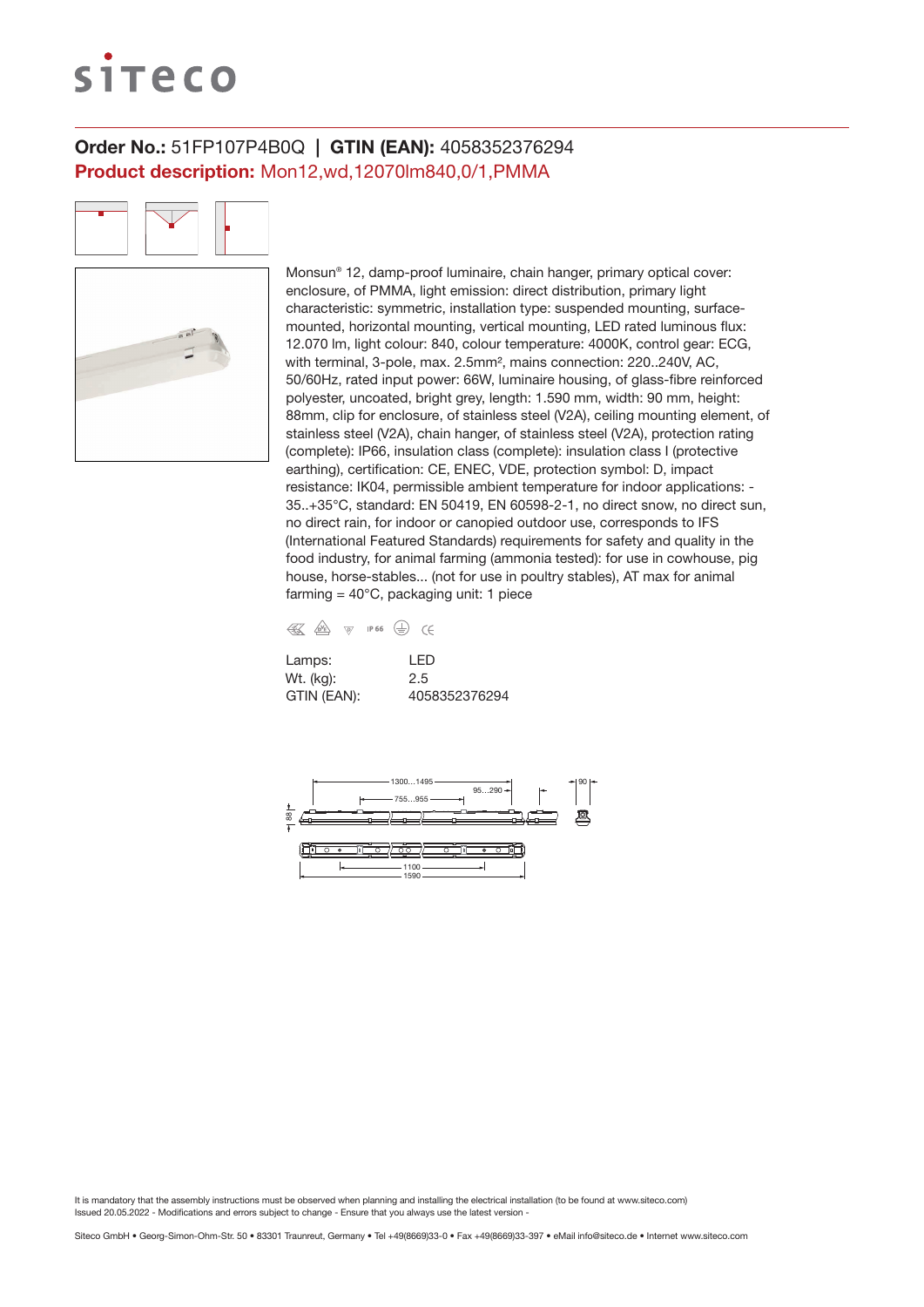# **siteco**

# Order No.: 51FP107P4B0Q | GTIN (EAN): 4058352376294 Detailed technical description: Mon12,wd,12070lm840,0/1,PMMA



### Key data

- Product type: damp-proof luminaire
- Product name: Monsun® 12
- Order No.: 51FP107P4B0Q

## Lighting technology | Lamps | Control gear

# Component 1

# Lighting technology:

- Cover: enclosure
- Beam angle: wide distribution
- Symmetry: symmetric distribution
- Light emission: direct distribution

#### Lamps:

- Lamps: with LED
- Rated luminous flux: 12070lm
- Luminous efficacy: 182lm/W
- Colour temperature: 4000K
- Colour rendering index: CRI > 80
- Light colour: 840
- SDCM (Standard Deviation of Colour Matching): MacAdam  $\leq$  3 SDCM (initial)
- Rated input power: 66W
- Supplement: halogen-free wiring, without flicker

### Operating device:

- Control gear: ECG
- Control: ON/OFF

### Certificates, Standards

- Protection rating: IP66
- Insulation class: insulation class I (protective earthing)
- Impact resistance: IK04
- Protection symbol: D
- Temperature range (operation): 35..+35°C
- Supplement: corresponds to IFS (International Featured Standards) requirements for safety and quality in the food industry, for indoor or canopied outdoor use, no direct snow, no direct sun, no direct rain, for animal farming (ammonia tested): for use in cowhouse, pig house, horse-stables... (not for use in poultry stables), AT max for animal farming  $= 40^{\circ}$ C
- Standard: EN 50419, EN 60598-2-1
- Certification, designation: CE, ENEC, VDE

### Material, Colour

- luminaire housing: glass-fibre reinforced polyester, uncoated, bright grey, incl. chain hanger
- Colour specification: bright grey
- clip for enclosure: stainless steel (V2A)
- Quantity: 10 piece
- ceiling mounting element: stainless steel (V2A), ceiling mounting included
- Quantity: 2 piece
- chain hanger: stainless steel (V2A)
- Quantity: 2 piece
- Cover: enclosure of PMMA

#### **Mounting**

- Mounting method, mounting location: suspended mounting, surfacemounted, horizontal mounting, vertical mounting, to the ceiling, to the wall, to the Licross® mounting rail
- Arrangement: single/continuous arrangement
- Supplement: luminaire includes fixing accessories for ceiling surface mounting; for other types of installation: please order mounting accessories separately

#### Electrical connection

- Connection: terminal, 3-pole, max. 2.5mm²
- Nominal voltage: 220..240V, 50/60Hz, AC

#### Dimensions, Weight

- Length: 1590mm
- Width: 90mm
- Height: 88mm
- Weight: 2.5kg

#### Service life

— Rated service life: 50000h (L90/B50) at  $AT = 25^{\circ}$ C, 70000h (L80/B50) at AT = 35°C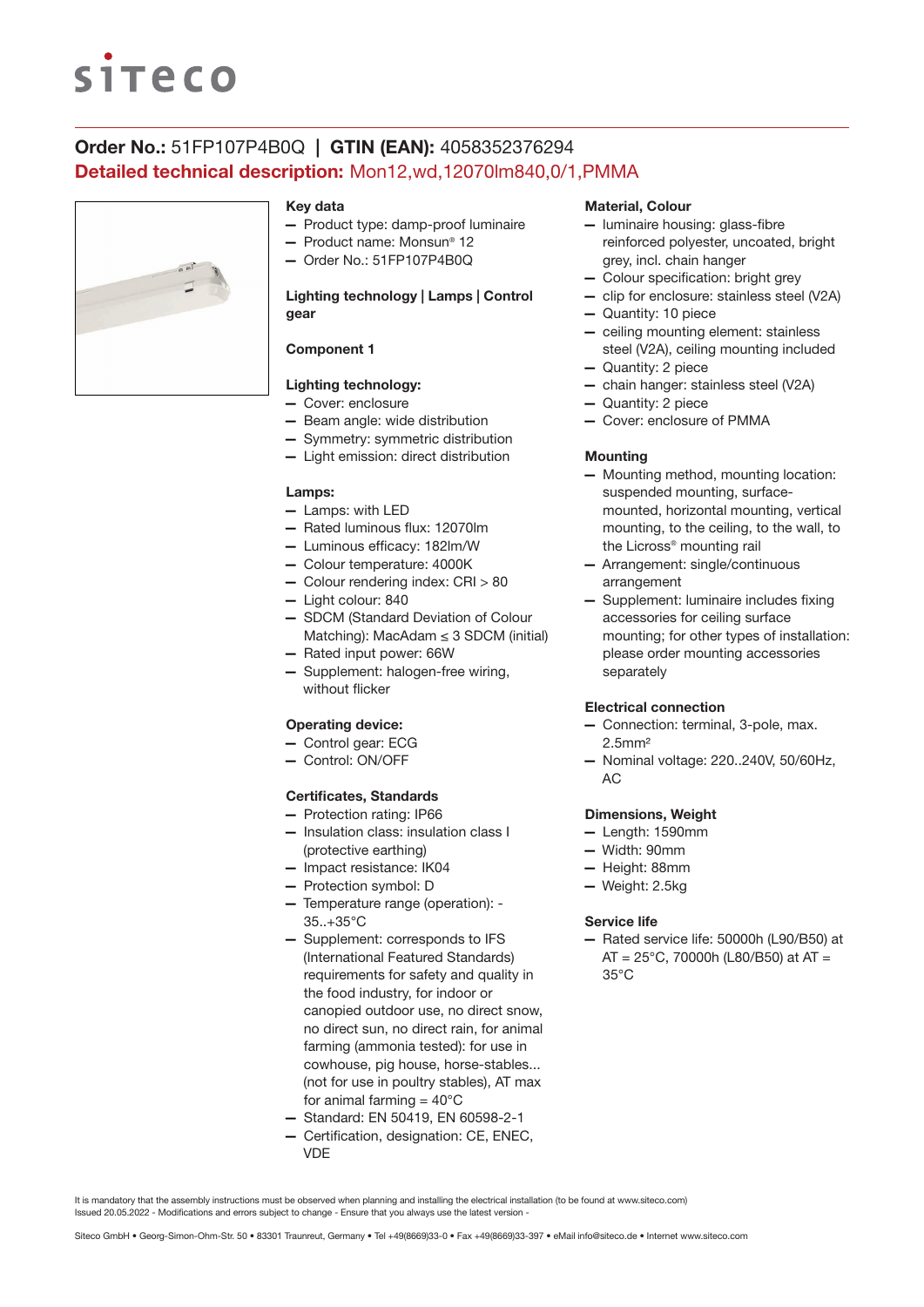

# Order No.: 51FP107P4B0Q | GTIN (EAN): 4058352376294 Dimensions: Mon12,wd,12070lm840,0/1,PMMA